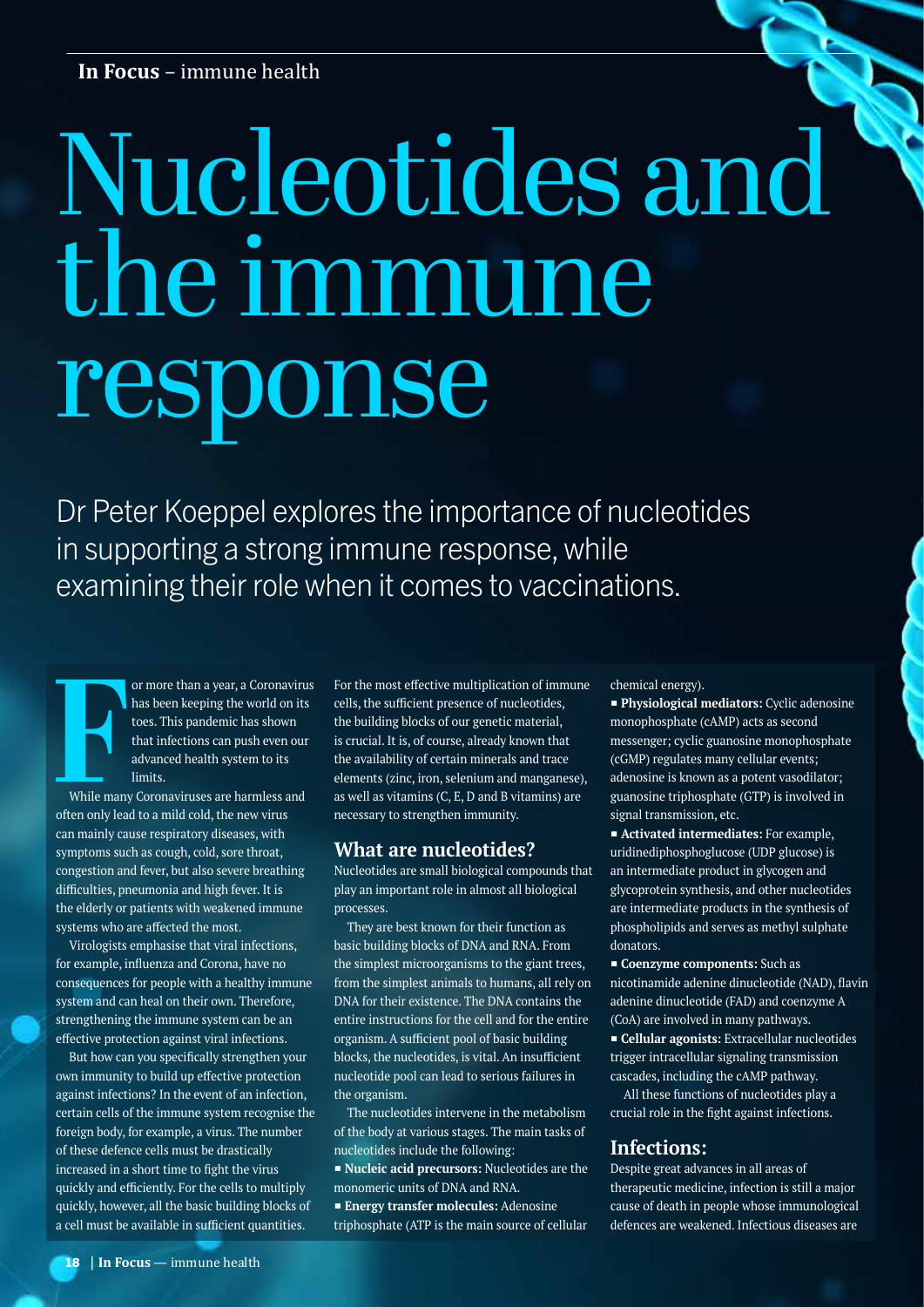



usually caused by microorganisms that invade the body and multiply (1). After attacking the body, microorganisms must multiply to cause infection (2). Once multiplication begins, one of three things can happen:

■ The microorganisms continue to multiply and overcome the body's defences.

■ An equilibrium is reached that triggers a chronic infection.  $\blacksquare$  The body destroys the attacking microorganisms – with or without medical treatment.

The invasion of a person by microorganisms begins when they attach to cells in the body. Whether the microorganism stays near the site of invasion or spreads to other areas and how severe the infection is depends, among other things, on how well the person's immune system works. When the immune system is not functioning well (this condition is called immunocompromised), people are more susceptible to infection.

Normally, the skin prevents microorganisms from entering unless it is damaged. Mucous membranes are also effective barriers. Their secretions repel microorganisms. If microorganisms penetrate these barriers, they are quickly destroyed by the immune system, usually without anyone noticing. Only if too many microorganisms have penetrated, for example, through a wound, or if the immune system is weakened, can the pathogen spread in the body and cause an infection.

At that point, the immune system reacts by producing various substances or cells against the invading microorganisms and finally destroys them. Macrophages migrate to the site of infection and begin to render the microorganisms harmless. They express some parts of the pathogens on their surface and thus activate the specific immune system. Specific B and T cells are newly formed, which release substances that kill the pathogens or form antibodies.

Antibodies are important components of the immune system. They mark and inactivate microorganisms and make them more recognisable to the immune cells.

A particularly important component of the innate immune system are the so-called natural killer cells. They are specialised in recognising and destroying, especially virus-infected body cells. This combined defence force usually succeeds in destroying the invading microorganisms.

The reaction of the immune system to foreign organisms such as bacteria or viruses is influenced by various factors. It can be suppressed or slowed down by diseases or stress (3). Importantly, it can also be supported. Diet, for example, has a significant influence on the functionality of the immune system. It is known that certain dietary components are involved in the immune defence, even if only indirectly. The best-known representatives are probably the



immune health - **In Focus** | 19 immune health — <sup>t</sup>